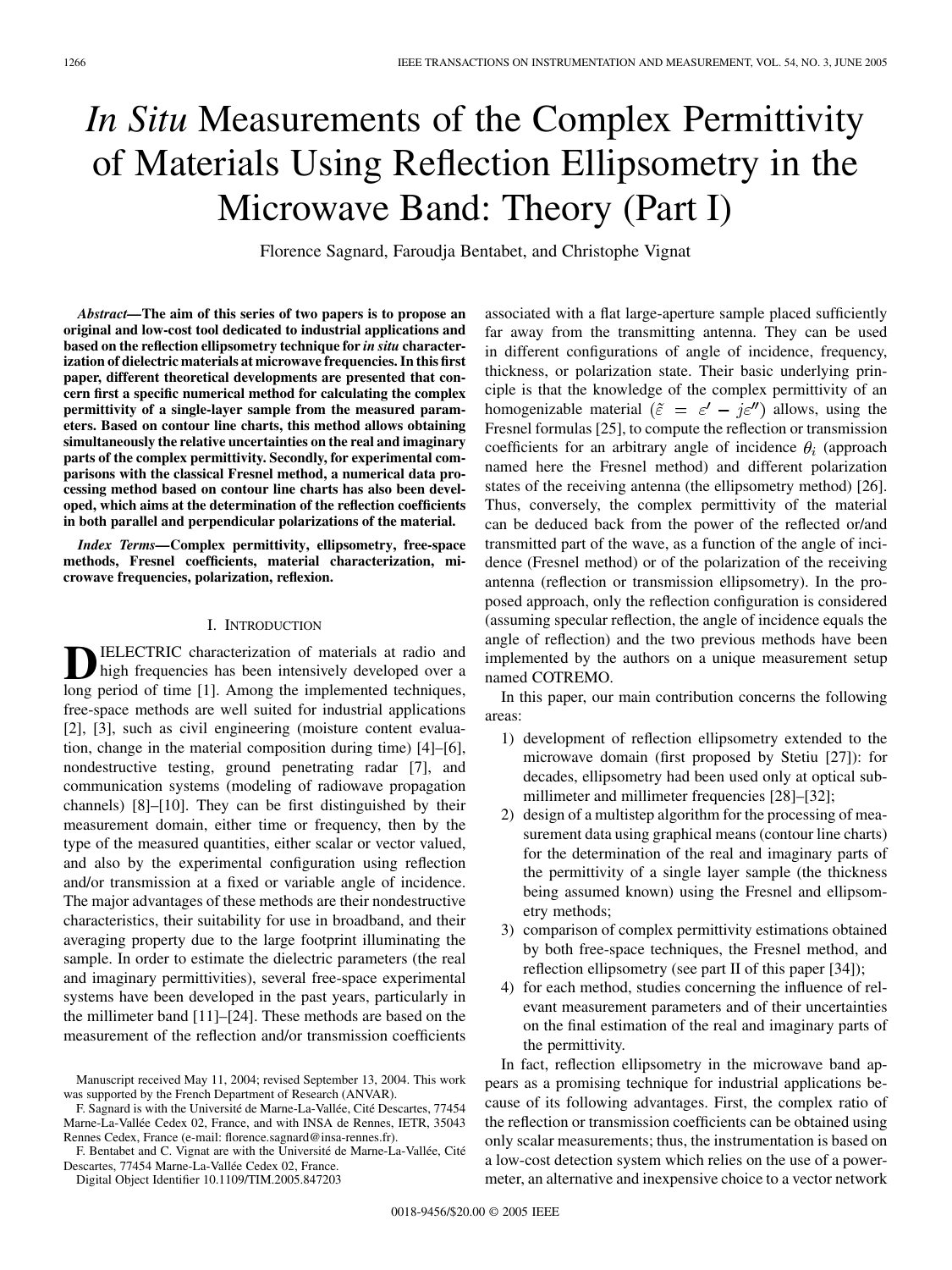

Fig. 1. Setup for the measurement of reflected waves.

analyzer. Secondly, contrary to the Fresnel method, ellipsometry requires only one fixed angle of incidence, so that the contribution of the line-of-sight wave path (weighted by the radiation pattern) to the overall reflected field received by the antenna can be minimized. At last, the sample thickness and the complex permittivity of a single-layer material can be theoretically determined from measurements at two angles of incidence; some developments about this feature are currently performed by the authors and have recently been published [\[33](#page-7-0)].

Section II presents the Fresnel method and its associated numerical developments. Section III describes the theoretical principles of reflection ellipsometry and its multistep numerical data processing. In Section IV, a parameter study is performed for the determination of optimal experimental conditions. Section V of this paper is dedicated to concluding remarks. Experimental results of complex permittivity estimations of common homogenizable materials (concrete, fiberboard, PVC, plasterboard) obtained by reflection ellipsometry in the microwave band are given in part II of this paper [\[34](#page-7-0)].

## II. FRESNEL MODEL

## *A. General Principles*

The Fresnel method consists in measuring the reflected power, in the cases of the parallel and perpendicular polarizations, as a function of the angle of incidence  $\theta_i$  (see Fig. 1) [\[25](#page-7-0)], [\[26](#page-7-0)]. The complex permittivity can then be estimated using a nonlinear least squares method in which the theoretical expressions of the powers of either joint parallel (TM) and perpendicular (TE) reflection coefficients, or of their ratio, are fitted to the measured data [[11\]](#page-6-0), [[17\]](#page-6-0)–[\[20](#page-6-0)]. The theoretical curve that fits best the measured data yields the optimum estimate of the complex permittivity.

We assume, as a first-order approximation, that the material structure is made of multilayered homogeneous—or homogenizable1—media: thus, following the homogenization theory [\[35](#page-7-0)], it can be modeled by an isotropic homogeneous single-



 $\bigstar_{\theta_i}$  $Rx$ air air sample  $(a)$  $(c)$ 

Fig. 2. Multiple reflections within a single-layer sample.

layer sample (with thickness denoted as  $e$ ) with the same macroscopic electromagnetic response and a certain effective complex permittivity. It is assumed moreover that the transmitting antenna generates a quasi-plane wave front at his aperture and a linearly polarized electric field at the sample surface. In order to fulfill these requirements, we have chosen a pair of horn antennas characterized by a phase error significantly lower than  $180^{\circ}$  at the aperture.

Fig. 2 shows the principle of multiple reflections within a single-layer isotropic dielectric sample, under the general assumptions expressed in the Introduction. The total reflected wave is constructed from the contribution of a large number of parallel rays reflected on and transmitted through the sample [\[25](#page-7-0)], [[26\]](#page-7-0). Therefore, the resulting reflected field is proportional to the incident field

$$
\tilde{E}_r = \tilde{r}(F, \theta_i, \tilde{\varepsilon}_r) \tilde{E}_i.
$$
\n(1)

The resulting complex reflection coefficient  $\tilde{\mathbf{r}}$  is expressed as a function of frequency F, angle of incidence  $\theta_i$ , and relative complex permittivity  $\tilde{\varepsilon}_r$  in the following compact form [\[11](#page-6-0)], [\[26](#page-7-0)]:

$$
\tilde{r}(F,\theta_i,\tilde{\varepsilon}_r) = \frac{1 - \exp(-j2\beta)}{1 - \tilde{r}'^2 \exp(-j2\beta)} \tilde{r}'
$$
\n(2)

where  $\beta = k_0 e \sqrt{\tilde{\varepsilon}_r - \sin^2 \theta_i}$  is the complex propagation factor through the sample slab,  $k_0 = \frac{2\pi}{\lambda_0}$  is the free-space wave number,  $\lambda_0$  is the free-space wavelength, e is the thickness of the material,  $\tilde{\varepsilon}_r = \varepsilon_r' - j\varepsilon_r''$  is the relative complex permittivity of the dielectric sample, and  $\tilde{r}'$  is the reflection coefficient at the air–medium interface.

Choosing  $\tilde{r}' = \tilde{r}_p$  (respectively,  $\tilde{r}' = \tilde{r}_s$ ) in (2), the parallel (p) and perpendicular (s)<sup>2</sup> complex reflection coefficients  $\tilde{r}_p$  and  $\tilde{r}_s$  are given by

$$
\tilde{r}_p = \frac{\sqrt{\tilde{\varepsilon}_r - \sin^2 \theta_i} - \tilde{\varepsilon}_r \cos \theta_i}{\tilde{\varepsilon}_r \cos \theta_i + \sqrt{\tilde{\varepsilon}_r - \sin^2 \theta_i}}
$$
\n
$$
\tilde{r}_s = \frac{\cos \theta_i - \sqrt{\tilde{\varepsilon}_r - \sin^2 \theta_i}}{\cos \theta_i + \sqrt{\tilde{\varepsilon}_r - \sin^2 \theta_i}}.
$$
\n(3)

2Where the subscript "s" stands for *senkrecht,* a German word meaning perpendicular.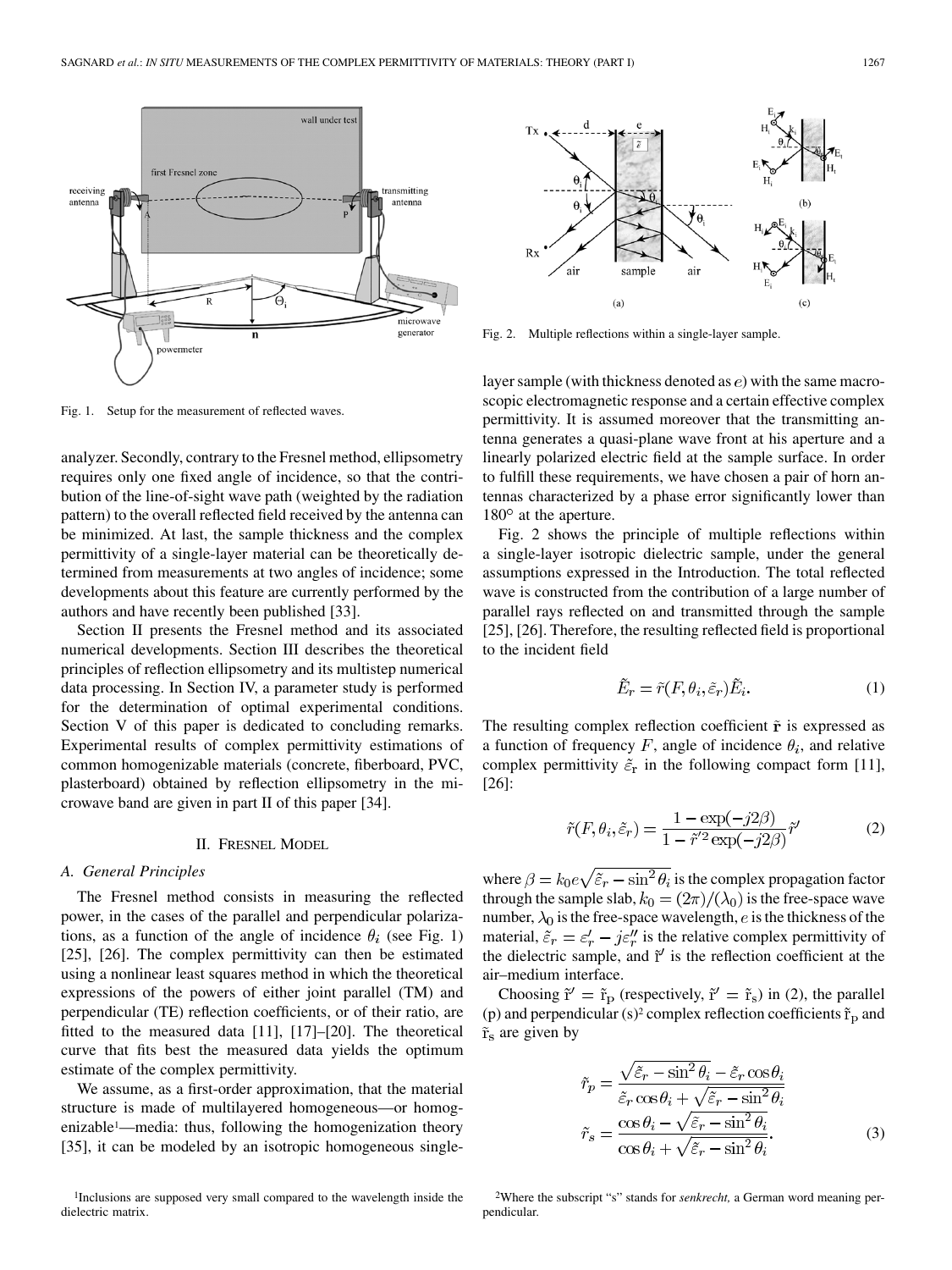In our measurement configuration, the reflected power, for both polarizations, is recorded by the receiving antenna as a function

Fig. 3. Theoretical curves of the moduli of the parallel reflection coefficient and the ratio of both reflection coefficients as a function of the angle of incidence in the case of a dielectric sample with finite ( $e = 10$  mm) or infinite thickness

40

 $5\,0$ 

angle of incidence  $\theta_i$  [degrees]

60

 $\left| \widetilde{r}_{p} / \widetilde{r}_{s} \right|$ 

infinite

case

inite

case

90

80

70

of the angle of incidence  $\theta_i$ ; thus, the corresponding Fresnel coefficients are deduced by subtracting, from this measurement, the power detected when the antennas are placed in the line-ofsight configuration.

#### *B. Methods for the Determination of the Complex Permittivity*

For the estimation of the complex permittivity from the measurement data, we propose several steps which include optimization algorithms for data processing.

*1) Choice of the Ratio*  $|\tilde{r}_p/\tilde{r}_s|^2$ . We have theoretically (see Fig. 3) and experimentally observed that, in the case of a finite thickness sample, interference between reflections on the front and back surfaces of the sample induces a fluctuating shape on the curves of each reflection coefficient modulus versus the angle of incidence  $\theta_i$ . On the contrary, the curve of the reflection coefficients ratio modulus does not show such fluctuations and is characterized by a clearly marked minimum: this minimum is useful to determine an initial value of  $\tilde{\varepsilon}_r$ .

2) Choice of the Initial Value of  $\tilde{\epsilon}_r$ : Considering different complex permittivity values, we have remarked that the location of the minimum of the ratio  $|\tilde{r}_p/\tilde{r}_s|^2$  is very close to the pseudo-Brewster's angle  $\theta_B$ , which characterizes the minimum of the curve of the parallel reflection coefficient modulus (see Fig. 3). Moreover, Table I shows that this minimum angle has the same value for infinite and finite thickness samples, respectively. Consequently, we can conclude that the angular position of these minima characterizes accurately the reflection on the first interface. Moreover, the theoretical shapes of the two curves, in the infinite and finite thickness cases, are all the more similar since the contribution of reflection on the back side of the sample can be supposed negligible (the thickness and the losses should be large enough); in such a case, it can be assumed that there is no reflection on the reverse surface of the sample. At

TABLE I INCIDENCE ANGLES OF THE MINIMUM OF THE RATIO  $|\bar{R}|$  OF THE REFLECTION COEFFICIENTS AND THE PARALLEL REFLECTION COEFFICIENT  $|\bar{R}_P|$  $(\varepsilon'_r = 3, e = 10 \text{ mm}, F = 10 \text{ GHz}, 600 \text{ SAMPLES}$  IN THE INTERVAL  $[0, 90^\circ]$ )

|               | $\varepsilon_r$ "                | $\theta$ |       | 3     | 5     |
|---------------|----------------------------------|----------|-------|-------|-------|
|               |                                  |          |       |       |       |
| Infinite      | $ \widetilde{R} $                | 59.99    | 60.73 | 64.59 | 68.01 |
|               |                                  |          |       |       |       |
| case          | $\left  \widetilde{R}_p \right $ | 59.99    | 60.43 | 63.4  | 66.67 |
| <b>Finite</b> | $ \tilde{R} $                    | 59.99    | 60.73 | 64.59 | 68.01 |
|               |                                  |          |       |       |       |
| case          | $\tilde{R}_p$                    | 59.99    | 60.43 | 63.4  | 66.67 |
|               |                                  |          |       |       |       |



Fig. 4. Chart of constant  $\Theta_B$  and constant  $|r_{\rm p}/r_{\rm s}|^2_{\rm dB}$  value lines for the determination of  $\bar{\varepsilon}$  using the Fresnel method in the case of an infinite thickness sample.

last, the position of both curves minima is all the more similar since the relative loss factor value  $\varepsilon_n^{\prime\prime}$  is small.

We have shown (see Fig. 4) that theoretically, from the determination of the angular position  $\theta_B$  of the minimum of the reflection coefficients ratio modulus  $(\theta_B, |\tilde{r}_p/\tilde{r}_s|^2)$ , an estimate of the complex permittivity  $\tilde{\varepsilon}$  could be computed without ambiguity.

*3) The Numerical Multistep Method for the Estimation of*  $\tilde{\varepsilon}_r$ : The use of several sets of measurement data obtained at several angles of incidence should obviously yields a statistically relevant estimate of  $\tilde{\varepsilon}$ , since it allows one to take into account the uncertainties associated with the experimental environment.3 In this aim, we have developed the following multistep approach.

1) A first estimate of the complex permittivity  $\tilde{\varepsilon}$ , say,  $\tilde{\varepsilon}_{\rm B}$ , is deduced from the coordinates of the minimum of the experimental curve  $|\tilde{r}_p/\tilde{r}_s|^2 = F(\theta_i)$  (see Fig. 3).

<sup>3</sup>These uncertainties are caused by the nonuniform radiation patterns of the antennas and also the power and angle measurements.

reflection coefficients

 $0.8$ 

 $0.6$ 

4

 $0.2$ 

 $\overline{0}$ 

 $\theta$ 

20

10

30

 $(\varepsilon_{\rm r} = 3 - 1.0$ j).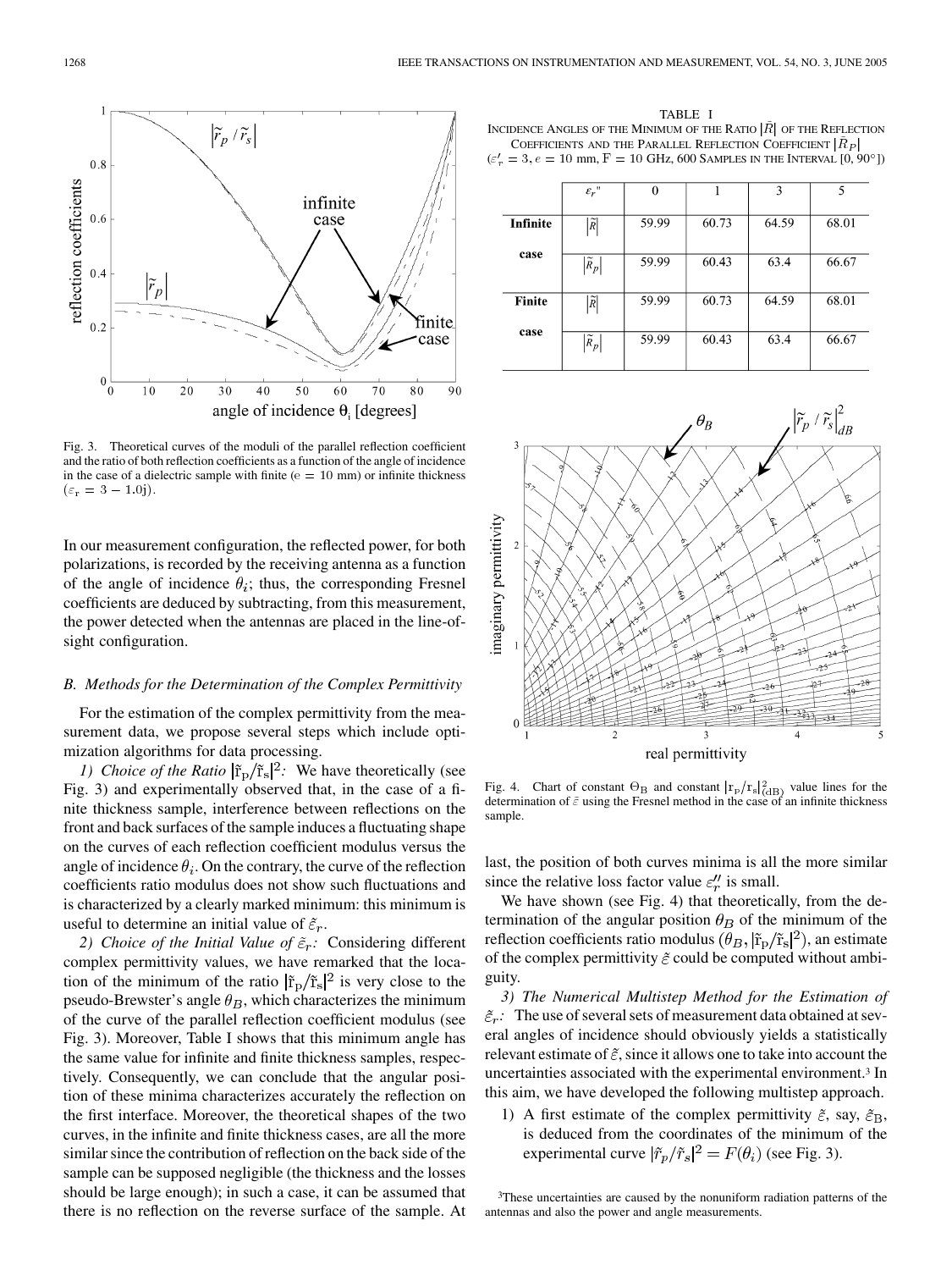- 2) The value of  $\tilde{\varepsilon}_{B}$  is located on the chart of constant  $\theta_{B}$  and constant  $|\tilde{r}_p/\tilde{r}_s|^2$  value lines (see Fig. 4).
- 3) From an estimation of the uncertainties associated with the measurements of  $\theta_B$  and  $|\tilde{r}_p/\tilde{r}_s|^2$ , an uncertainty area centered on  $\tilde{\varepsilon}_{\rm B}$  is deduced.
- 4) Several values of  $\tilde{\varepsilon}$  are computed by a uniform sampling of  $\varepsilon'$  and  $\varepsilon''$ : with each of them, is associated a curve of either  $|\tilde{r}_p/\tilde{r}_s|^2$  or  $(|\tilde{r}_p|^2$  and  $|\tilde{r}_s|^2$  jointly) as a function of  $\theta_{i}$ .
- 5) Among these curves, for the one that fits at best (according to a least squares criterion) the measurement data are selected: its corresponding parameter  $\tilde{\varepsilon}_{opt}$  is adopted as the best estimated value for  $\tilde{\varepsilon}$ .

In the least squares criterion adopted, weighting coefficients were chosen inversely proportional to the value of measurement data. Even if this choice is empirical from a statistical point of view, we have remarked that it allows to enhance the poor numerical conditioning of the problem, induced by the fluctuating characteristics of the measurements. The cost functions  $C_{(p,s)}$ and  $C_{(p/s)}$ , associated, respectively, with the joined parallel and perpendicular reflection coefficients [index  $(p, s)$ ] and with their ratio (index  $(p/s)$ ), are thus defined as

$$
C_{(p,s)} = \sum_{i=1}^{N} p_i^{(p)} \left( \left| \tilde{r}_{t,i}^{(p)} \right|^2 - \left| \tilde{r}_{m,i}^{(p)} \right|^2 \right)^2 + p_i^{(s)} \left( \left| \tilde{r}_{t,i}^{(s)} \right|^2 - \left| \tilde{r}_{m,i}^{(s)} \right|^2 \right)^2
$$

$$
C_{(p/s)} = \sum_{i=1}^{N} p_i \left( \left| \tilde{r}_{t,i}^{(p)} / \tilde{r}_{t,i}^{(s)} \right|^2 - \left| \tilde{r}_{m,i}^{(p)} / \tilde{r}_{m,i}^{(s)} \right|^2 \right)^2 \quad (4)
$$

where  $\tilde{\mathbf{r}}_{t,i}^{(p)}$  denotes the *i*th theoretical (index *t*) reflection coefficient in the parallel polarization and  $\tilde{r}_{m,i}^{(s)}$  denotes the *i*th measured (index  $m$ ) reflection coefficient in the perpendicular polarization). As the uncertainties on the angle of incidence can be considered as constant, and as these uncertainties were remarked to have negligible influence on the results, we have not considered them in the following developments.

The weighting coefficients were chosen as

$$
p_i^{(p,s)} = \frac{1}{\left|\tilde{r}_m^{(p,s)}\right|^2}
$$

$$
p_i = \frac{1}{\left|\tilde{r}_{mp}/\tilde{r}_{ms}\right|^2}.
$$
 (5)

The best estimate of  $\tilde{\varepsilon}$  is finally derived by minimizing one of the two following cost functions:

(i) 
$$
C_1(\theta, r) = C_{(p,s)}
$$
  
(ii)  $C_2(\theta, r) = C_{(p/s)}$ . (6)

# III. THE REFLECTION ELLIPSOMETRY METHOD

## *A. General Principles*

Reflection ellipsometry adapted to the microwave frequencies, as first proposed by Stetiu [[27\]](#page-7-0), is a technique based on measurements of the change of polarization state of an incident polarized electric field4 after its reflection on the air–sample interface [[26\]](#page-7-0), for a fixed angle of incidence  $\theta_i$ , as shown in Fig. 1. Because of the difference in the magnitudes and/or the phases of the Fresnel reflection coefficients for the two linear parallel (p) and perpendicular (s) polarizations, the polarization of the electric field generally changes from linear to elliptic [\[26](#page-7-0)], [\[28](#page-7-0)]–[\[32](#page-7-0)]. The knowledge of the ellipse of polarization requires the determination of the ratio  $\tilde{\rho}$  of the complex Fresnel reflection coefficients for the (p) and (s) polarizations that depends on the relative complex permittivity  $\tilde{\varepsilon}_r$  as follows:

$$
\tilde{\rho} = \frac{\tilde{r}_p}{\tilde{r}_s}.\tag{7}
$$

It is convenient to write  $\tilde{\rho}$  in its polar form to express later on the relations of ellipsometry

$$
\tilde{\rho} = \tan(\psi_r)e^{j\Delta_r} \tag{8}
$$

where  $\Delta_r = \delta_{rp} - \delta_{rs}$  is the difference between the phases associated with  $\tilde{r}_p$  and  $\tilde{r}_s$  and  $\psi_r$  represents the modulus of  $\tilde{\rho}$ .

Thus,  $\psi_r$  and  $\Delta_r$  represent the amplitude and phase shifts experienced upon reflection by the parallel and perpendicular components of the electric field.

Supposing that the signal of the detector is a linear function of the received power, the detected power  $P_d$  is given by

$$
P_d = P_p + P_s + 2\sqrt{P_p P_s} \cos(\Delta_r)
$$
 (9)

where  $P_p$  and  $P_s$  denote, respectively, the detected powers relative to the two components of the incident electric field  $\vec{E}$ , as projected on the (p) and (s) polarization axes of the receiving antenna. Thus

$$
P_p = |\vec{E}|^2 |\tilde{r}_p|^2 \cos^2(P) \cos^2(A)
$$
  
\n
$$
P_s = |\vec{E}|^2 |\tilde{r}_s|^2 \sin^2(P) \sin^2(A)
$$
 (10)

where  $P$  and  $A$  are the polarization angles of the transmitting and receiving antennas, respectively.

Then, the detected power yields

$$
P_d = P_0[1 - \cos(2P)\cos(2\psi_r) + \cos(2A)(\cos(2P) - \cos(2\psi_r)) + \sin(2\psi_r)\sin(2P)\cos(\Delta_r)\sin(2A)] \quad (11)
$$

where the power  $P_0$ , which is the average value of  $P_d$ , writes

$$
P_0 = \frac{|\vec{E}|^2}{4\cos^2\psi_r} |\tilde{r}_s|^2.
$$
 (12)

Without loss of generality, a simplified analytical expression of the reflected power can be considered, namely, when the transmitting antenna polarization angle is chosen as  $P = \pm \pi/4$ . In this case, the power of the detected electric field versus the analysis angle  $A$  writes as

$$
P_d = P_0[1 - \cos(2A)\cos(2\psi_r) \pm \sin(2A)\sin(2\psi_r)\cos(\Delta_r)].
$$
\n(13)

4Any incident polarized field is a combination of a parallel and a perpendicular wave.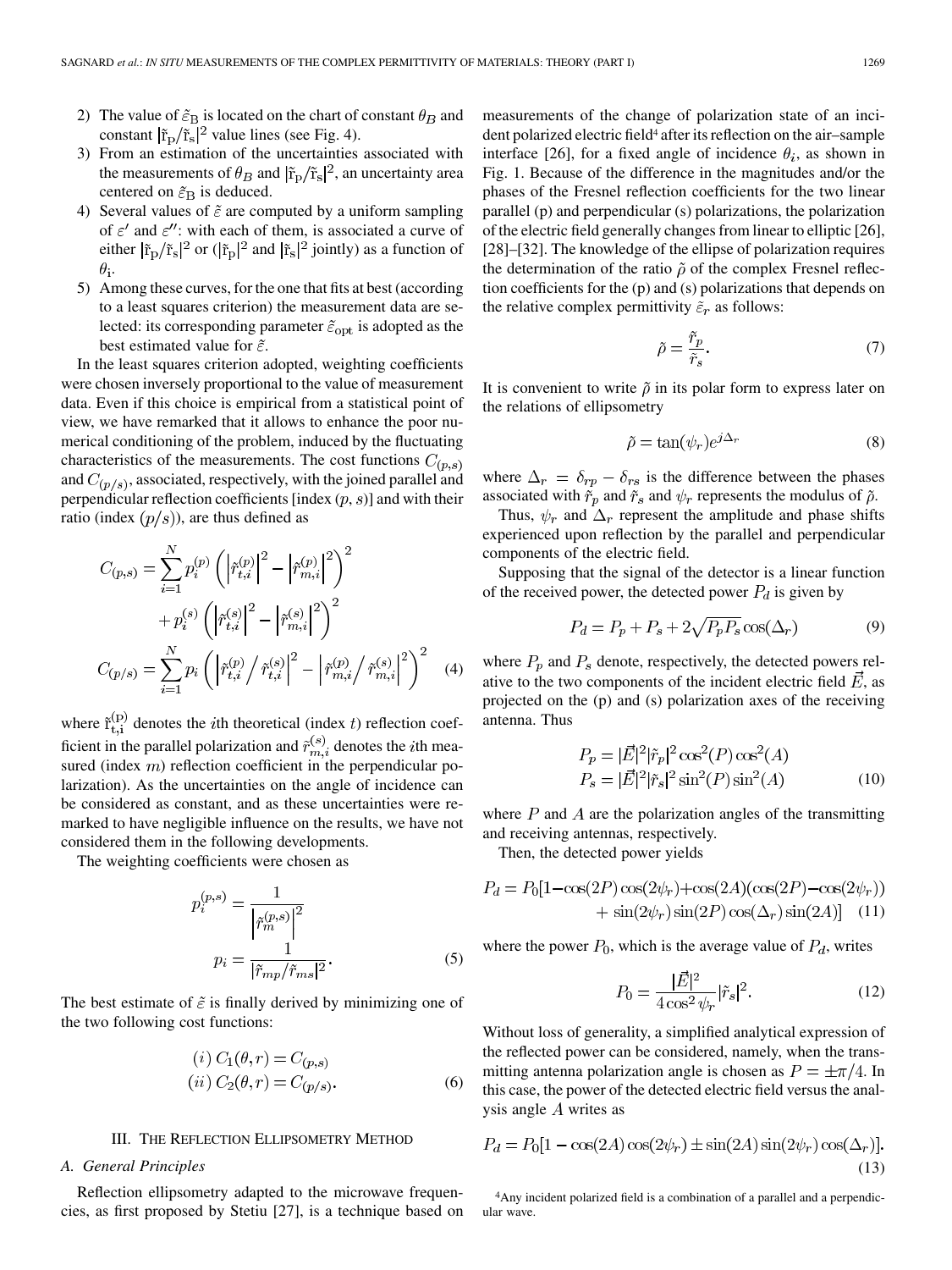

Fig. 5. Variations of the theoretical curves  $P_d = f(A)$  as a function of the angle of incidence  $\theta_i$ .



Fig. 6. Ellipse of polarization of the linearly polarized incident electric field after its reflection on the sample surface.

The theoretical variations of  $P_d$  versus A are sketched on Fig. 5 (in the case of a thick sample with complex permittivity  $\tilde{\varepsilon}_r =$  $3.5 - j$  measured at 10 GHz with different angles of incidence). Two relevant parameters are associated with this curve, namely, the angle  $\alpha$  (the azimuth angle of the ellipse) corresponding to the position of the maximal power  $P_{\text{max}}$  of the curve and the ratio ( $P_{\text{min}}/P_{\text{max}}$ ) corresponding to the extremal values of  $P_d$ .

# *B. Method for the Determination of the Complex Permittivity*

*1) The Analytical Approach:* The measured parameters  $\alpha$ and  $(P_{\min}/P_{\max})$  allow one to retrieve the complex permittivity according to the following steps.

1) The parameter  $\chi$  is related to the ratio  $(P_{\min}/P_{\max})$ , according to

$$
\tan \chi = \sqrt{\frac{P_{\text{min}}}{P_{\text{max}}}}.\tag{14}
$$

We remark that  $\tan \chi$  is also related to the ellipticity (see Fig. 6) according to

$$
\tan \chi = \frac{b}{a}.\tag{15}
$$

2) The parameters  $\psi_r$  and  $\Delta_r$  can be deduced from the angles  $\alpha$  and  $\chi$  according to the two fundamental relations of ellipsometry

$$
\tan 2\alpha = \tan 2\psi_r \cos \Delta_r \tag{16}
$$

$$
\sin 2\chi = \sin 2\psi_r \sin \Delta_r. \tag{17}
$$

3) Thus, the ratio  $(\tilde{r}_p/\tilde{r}_s)$  can be determined and, in turn, the value of the relative complex permittivity  $\tilde{\varepsilon}_r$  as implicitly expressed by (2).

Two remarks are of interest at this point.

- 1) In the case of a single-layer sample, the preceding steps can be formulated by a simple analytic relationship between  $\tilde{\varepsilon}_r$  and  $(\alpha, P_{\text{min}}/P_{\text{max}})$ . However, we have used a graphical approach, based on constant- $\alpha$  and constant- $(P_{\min}/P_{\max})$  curves in the  $(\varepsilon'_r, \varepsilon''_r)$  plane, that allows visualization of the influence of measurement uncertainties on the estimated value of the complex permittivity (see Fig. 7).
- 2) Our method deals only with moduli of the detected power of the electric field as a function of the analyzer angle  $A$ . Nevertheless, it allows one to estimate both modulus and phase of the ratio  $\tilde{r}_p/\tilde{r}_s$  without having to vary the angle of incidence  $\theta_i$ , as opposed to the Fresnel method.

*2) The Numerical Approach:* Having characterized the variation laws of the fundamental parameters extracted from the ellipsometric curve, we propose a numerical approach for the determination of the complex permittivity of a single-layer sample.

It consists of the following steps.

- 1) The measured values of  $(P_{\text{max}})_{\text{dB}}$  and  $(\alpha)_{\text{degrees}}$  and a contour lines chart are used to provide a first guess  $\tilde{\varepsilon}_{r0}$  =  $(\varepsilon'_{r0}, \varepsilon''_{r0})$  of the permittivities [see Fig. 7(a)].
- 2) The minimum value  $P_{\text{min}}$  of the theoretical curve  $P_d =$  $f(A)$  associated with  $\tilde{\varepsilon}_{r0}$  is extracted.
- 3) The value  $\tilde{\varepsilon}_{r0}$  is located on constant- $(P_{\min}/P_{\max})_{dB}$  and constant- $(\alpha)$ <sub>degrees</sub> contour line charts [see Fig. 7(b)]. Then, couples of real and imaginary permittivities  $(\varepsilon'_r, \varepsilon''_r)$  are regularly sampled in the parallelepipedic uncertainty area centered on  $\tilde{\varepsilon}_{r0}$  (see Fig. 8).
- 4) With each point in this area, a corresponding characteristic  $P_d = f(A)$  is associated.
- 5) The best characteristic is retained as the one fitting best the experimental data points, according to a least squares criterion.
- 6) Optimal values  $(\epsilon'_{\text{ropt}}, \epsilon''_{\text{ropt}})$  are inferred as the couple corresponding to this best characteristic.

For example, the graphical device of Fig. 8 allows one to evaluate the incidence, on the estimation of the complex permittivity, of absolute uncertainties of  $\pm 0.4$  dB on the measurement of  $(P_{\min}/P_{\max})_{dB}$  and of  $\Delta \alpha = \pm 0.5^{\circ}$  on the knowledge of  $\alpha$ , these values being compatible with the accuracy of our experimental setup. Fig. 8 shows that all possible values of the complex permittivity are located inside a parallelogram such that, in this particular case of a thick sample with permittivity  $\tilde{\varepsilon}_r = 3.5 - j$ , the uncertainties can be read as  $2\Delta \varepsilon'_r = 0.39$  and  $2\Delta \varepsilon_{r}'' = 0.35 \ (\theta_i = 45^{\circ}).$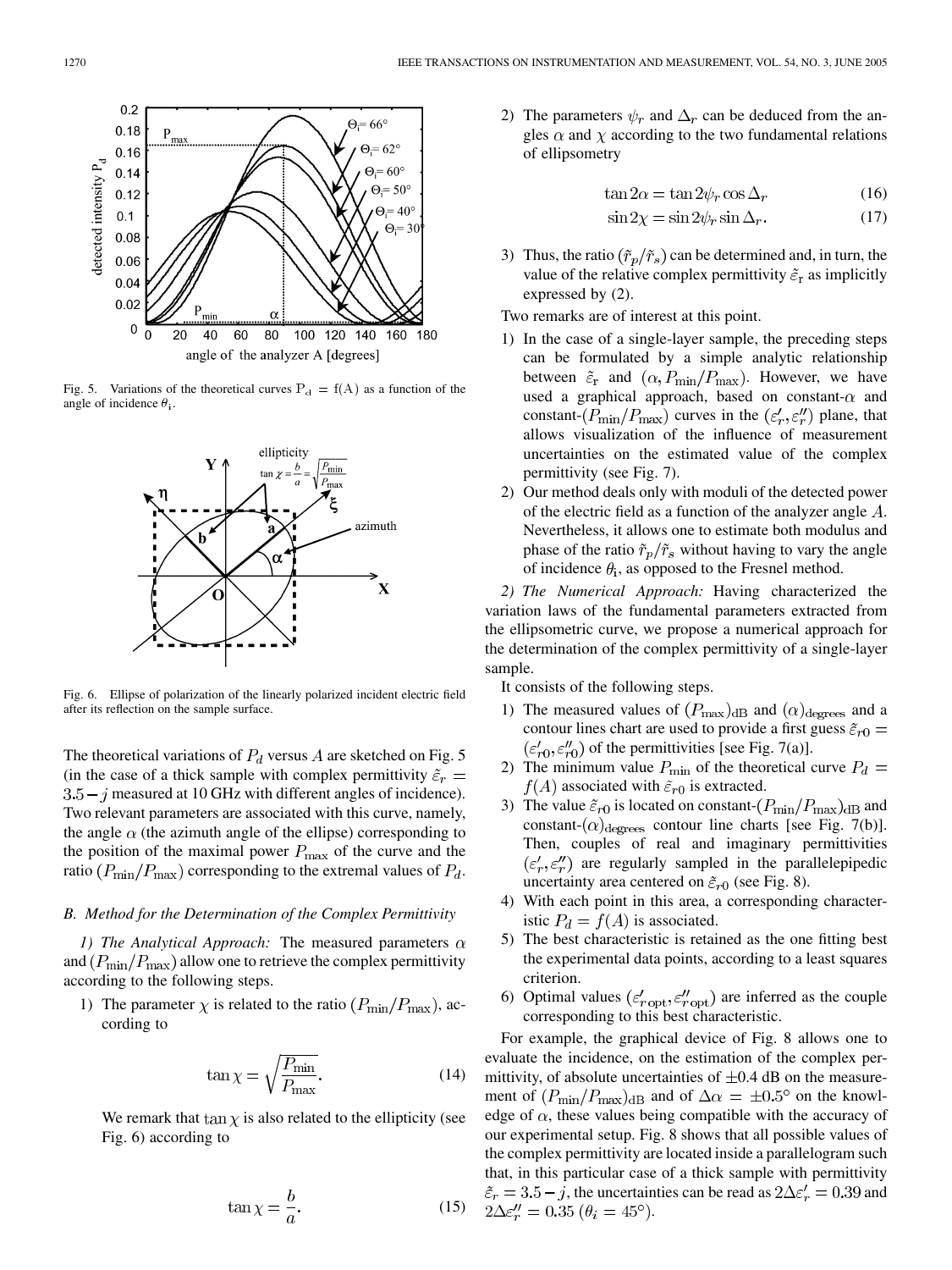

Fig. 7. Charts of (a) constant-( $\alpha$ ) degrees, constant-( $P_{\text{max}}$ ) and (b) constant-( $P_{\text{min}}/P_{\text{max}}$ ) and walue lines for the determination of  $\bar{\varepsilon}$  using ellipsometry in the case of an infinite thickness sample  $(\Theta_i = 45^{\circ}).$ 



case of an infinite thickness sample  $(\Theta_i = 45^{\circ}).$ 

## IV. PARAMETERS STUDY FOR REFLECTION ELLIPSOMETRY

In order to characterize more precisely the sensitivity of our approach, we propose now to take into account explicitly the influence of some parameters of interest—namely, the angle of incidence  $\theta_i$ , the measured power ratio  $(P_{\text{min}}/P_{\text{max}})$ , and the maximum polarization angle  $\alpha$  —on the estimation of the complex permittivity  $\tilde{\varepsilon}$ .

# *A. Optimal Choice for*

One of the major advantages of our approach is that the angle of incidence  $\theta_i$  is fixed all along the measurement process. However, its value can be chosen optimally in order to minimize the uncertainty on the estimation of the complex permittivity. Fig. 5 shows measured parameters  $\alpha$  and  $P_{\text{max}}$  as function of the angle of incidence  $\theta_i$ , in the case of a thick sample with  $\tilde{\varepsilon}_r = 3.5 - j$ —a rough estimate of the permittivity of the concrete wall we have studied. It appears from this figure that the value of  $\alpha$  grows with the angle of incidence  $\theta_i$ . Theoretical analyses show clearly that the highest sensitivity to these parameters, inducing the best accuracy of the method, is achieved for  $\theta_i$  varying in the range [35°, 50°]. We have checked moreover that this result holds on a large range of complex permittivity values.

# *B. Influence of*  $\alpha$  *and*  $P_{\text{min}}/P_{\text{max}}$  *on*  $\varepsilon'_r$

For a given relative loss factor  $\varepsilon_{r}''$  and an angle of incidence  $\theta_i = 40^\circ$ , the curves  $P_d = f(A)$  show that the angle  $\alpha$  and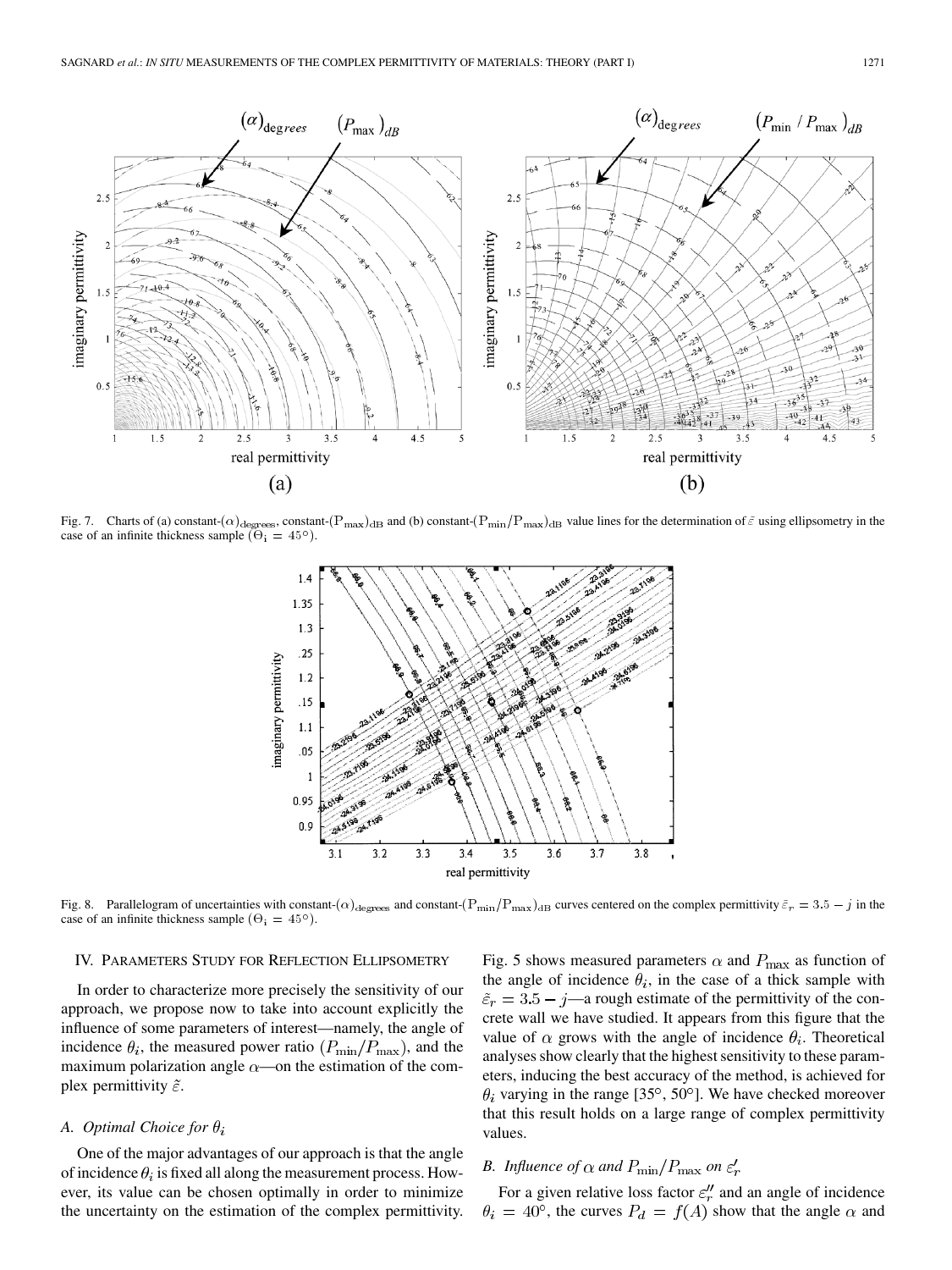<span id="page-6-0"></span>the ratio  $(P_{\min}/P_{\max})$  decrease with the real permittivity. Considering the maximal measurement uncertainties  $(\pm 0.4$  dB for powers  $P_d$  and  $\pm 0.5^\circ$  for the polarization angles A), the relative variations on the value of  $\varepsilon'_r$  caused by  $\Delta P_{\text{max}} = \pm 0.4$  dB and  $\Delta \alpha = \pm 0.5^{\circ}$  have been calculated for two real permittivities. Then, considering  $\varepsilon'_{r} = 2.5$  (respectively, 5) for  $\varepsilon''_{r} = 1$ , the relative variations induced by  $\Delta P_{\text{max}}$  are  $\Delta \epsilon'_r / \epsilon'_r = \pm 8.5\%$ (respectively, 9.2%) and the relative variations induced by  $\Delta \alpha$ are  $\Delta \varepsilon'_r/\varepsilon'_r = \pm 6.45\%$  (respectively, 7.4%). We remark that the major source of uncertainties is the measurement of  $P_{\text{max}}$ .

# *C.* Influence of  $\alpha$  and  $P_{\text{min}}/P_{\text{max}}$  on  $\varepsilon_r''$

For a given relative real part of the permittivity and an angle of incidence  $\theta_i = 40^\circ$ , the curves  $P_d = f(A)$  show that, contrary to the ratio ( $P_{\rm min}/P_{\rm max}$ ), angle  $\alpha$  decreases with the relative loss factor. Considering the same measurement uncertainties on  $\alpha$  and  $P_{\text{max}}$  as in Section IV-B, the relative variations  $(\Delta \varepsilon''_r/\varepsilon''_r)$  have been calculated for two relative loss factors. Then, considering  $\varepsilon_r'' = 2.5$  (respectively, 5) for  $\varepsilon_r' = 3.5$ , the relative variations induced by  $\Delta P_{\text{max}}$  are  $\Delta \varepsilon''/\varepsilon'' = \pm 16.1\%$ (respectively, 13.2%) and the relative variations induced by  $\Delta \alpha$ are  $\Delta \varepsilon''/\varepsilon'' = \pm 13.2\%$  (respectively, 9.36%). It appears that the determination of the relative loss factor is more sensitive to measurement uncertainties on  $P_{\text{max}}$  and  $\alpha$  when its value is less than one.

#### V. CONCLUSION AND PERSPECTIVES

Reflection ellipsometry has been proposed as an alternative low-cost technique for the *in situ* characterization of a dielectric material at microwave frequencies; the objective is to use the setup in indoor environments for the characterization of construction walls. In the first part of this paper, theoretical developments have been made to optimize the experimental conditions and thus to determine the complex permittivity of a single-layer sample (the thickness is supposed to be known) from experimental data using a graphical approach. This determination is based on an original numerical multistep method using contour line charts, which allows studying the influence of measurement uncertainties associated to the relevant parameters. This leads to a software tool (COTREMO) which requires no theoretical knowledge from the user, since the algorithmic process is proposed as a self-contained and robust toolbox.

We propose to further compare, in the experimental part of this paper (Part II), the performance of this technique with the performance of the classical Fresnel approach. For this aim, we have also developed a specific numerical multistep method, based also on contour line charts, for the estimation of the complex permittivity.

From this point, future trends on ellipsometry would include the characterization of other types of materials, such as doublelayer samples, and the study of the transmission configuration.

## ACKNOWLEDGMENT

The authors would like to thank Prof. M. Sylvain for his suggestions relative to physical developments and the reviewers for helpful comments.

#### **REFERENCES**

- [1] M. N. Afsar, J. R. Birch, and R. N. Clarke, "The measurement of the properties of materials," *Proc. IEEE*, vol. 74, pp. 183–199, 1986.
- [2] J. Musil and F. Zacek, *Microwave Measurements of Complex Permittivity by Free-Space Methods and Their Applications*. New York: Elsevier, 1986.
- [3] E. Nyfors and P. Vainikainen, *Industrial Microwave Sensors*: Artech House, 1989.
- [4] I. L. Al-Qadi, D. K. Ghodgaonkar, and V. K. Varadan, "Effect of moisture on asphaltic concrete at microwave frequencies," *IEEE Trans. Geosci. Remote Sensing*, vol. 29, no. 5, pp. 710–717, May 1991.
- [5] T. Hauschild and F. Menke, "Moisture measurement in masonry walls using noninvasive reflectometer," *Electron. Lett.*, vol. 34, no. 25, pp. 2413–2414, 1998.
- [6] J. G. Wilson and H. W. Whittington, "Variations in the electrical properties of concrete with change in frequency," *Proc. Inst. Elect. Eng.*, pt. A, vol. 137, no. 5, pp. 246–254, 1990.
- J. Curtis and R. Narayanan, "Effects of laboratory procedures on soil electrical property measurements," *IEEE Trans. Instrum. Meas.*, vol. 47, no. 6, pp. 1474–1480, Dec. 1998.
- [8] W. H. Honcharenko, H. L. Bertoni, J. L. Dailing, J. Qian, and H. D. Yee, "Mechanisms governing UHF propagation on single floors in modern office buildings," *IEEE Trans. Veh. Technol.*, vol. 41, no. 4, pp. 496–504, 1992.
- [9] J. H. Tarng, W. R. Chang, and B. J. Hsu, "Three-dimensional modeling of 900-MHz and 2.44-GHz radio propagation in corridors," *IEEE Trans. Veh. Technol.*, vol. 46, no. 2, pp. 519–527, Mar. 1997.
- [10] K. R. Rizk, J. F. Wagen, and F. Gardiol, "Two-dimensional ray-tracing modeling for propagation prediction in microcellular environments,' *IEEE Trans. Veh. Technol.*, vol. 46, no. 2, pp. 508–517, Mar. 1997.
- [11] K. Sato, H. Kozima, H. Masuzawa, T. Manabe, T. Ihara, Y. Kasashima, and K. Yamaki, "Measurements of reflection characteristics and refractive indices of interior construction materials in millimeter-wave bands," in *IEEE 45th Veh. Technol. Conf.*, vol. 1, 1995, pp. 449–453.
- [12] G. L. Friedsam and E. M. Biebl, "A broadband free-space dielectric properties measurement system at millimeter wavelengths," *IEEE Trans. Instrum. Meas.*, vol. 46, no. 2, pp. 515–518, Apr. 1997.
- [13] R. G. Nitsche, J. Preissner, and E. M. Biebl, "A free-space technique for measuring the complex permittivity and permeability in the millimeter wave range," in *IEEE Microwave Theory Tech. Dig.*, 1994, pp. 1465–468.
- [14] A. C. Lynch, H. D. Griffiths, S. Appleton, A. L. Cullen, A. Khosrowbeygi, and R. Benjamin, "Free-wave measurement of permeability and permittivity of ferrites at millimeter-wave frequencies," *Proc. Inst. Elect. Eng. Sci. Meas. Technol.*, vol. 142, no. 2, pp. 169–175, 1995.
- [15] C. F. Yang, C. J. Ko, and B. C. Wu, "A free-space approach for extracting the equivalent dielectric constants of the walls in buildings," in *Antennas Propagat. Soc. Int. Symp.*, vol. 2, 1996, pp. 1036–1039.
- [16] J. P. Pugliese, A. Hammoudeh, and M. O. Al-Nuaimi, "Reflection and transmission characteristics of building materials at 62 GHz," *Inst. Elect. Eng. Colloq. Radio Communication Microwave Millimeter Wave Frequencies*, pp. 6/1–6, 1996.
- [17] K. Sato, T. Manabe, J. Polivka, T. Ihara, Y. Kasashima, and K. Yamaki, "Measurement of the complex refractive index of concrete at 57.5 GHz," *IEEE Trans. Antennas Propag.*, vol. 44, no. 1, pp. 35–40, 1996.
- [18] K. Sato, T. Manabe, T. Ihara, H. Saito, S. Ito, T. Tanaka, K. Sugai, N. Ohmi, Y. Murakami, M. Shibayama, Y. Konishi, and T. Kimura, "Measurements of reflection and transmission characteristics of interior structures of office building in the 60 GHz band," *IEEE Trans. Antennas Propag.*, vol. 45, no. 12, pp. 1783–1791, Dec. 1997.
- [19] O. Landron, M. J. Feuerstein, and T. S. Rappaport, "In situ microwave reflection coefficient measurements for smooth and rough exterior wall surfaces," in *43th Conf. Veh. Technol.*, 1993, pp. 77–80.
- [20] O. Landron, M. J. Feuerstein, and T. S. Rappaport, "A comparison of theoretical and empirical reflection coefficients for typical exterior wall surfaces in a mobile radio environment," *IEEE Trans. Antennas Propag.*, vol. 44, no. 3, pp. 341–351, Mar. 1996.
- [21] Y. Huang and M. Nakhkash, "Characterization of layered dielectric medium using reflection coefficient," *Electron. Lett.*, vol. 34, no. 12, pp. 1207–1208, 1998.
- [22] M. Nakhkash, Y. Huang, and M.T.C. Fang, "A new free-space technique for measuring the complex permittivity and thickness of materials," in *Inst. Elect. Eng. Nat. Conf. Antennas Propag.*, 1999, pp. 23–26.